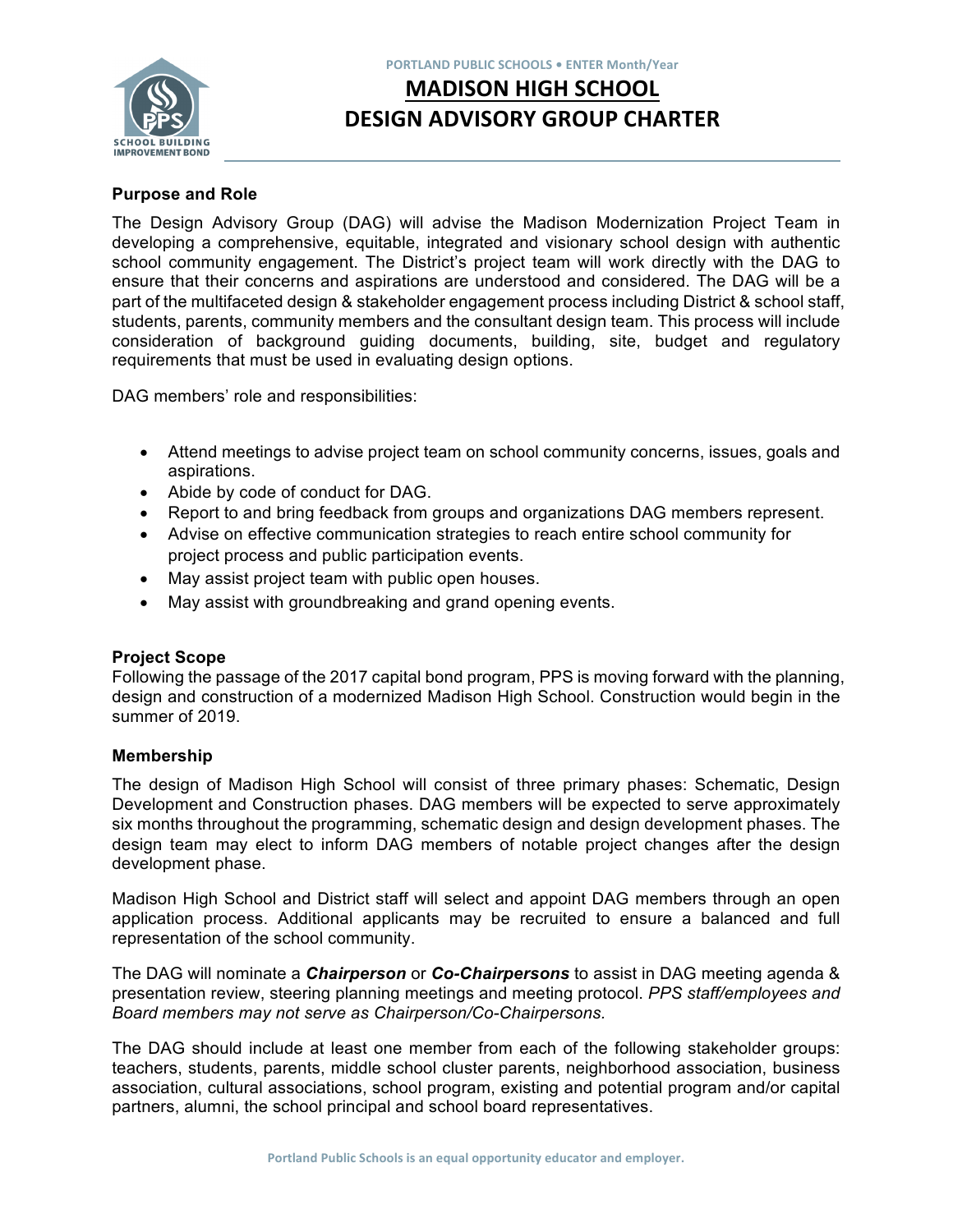

A member wishing to resign from the DAG shall do so in writing to the District's project manager; e-mail is acceptable.

If a member fails to attend two consecutive DAG meetings without reasonable excuse, or otherwise becomes unable to serve on the DAG, the District's project manager may declare the position on the DAG to be vacant and appoint another appropriate person to the DAG.

### **DAG Meeting Schedule & Format**

Estimated commitments include: Approximately five DAG meetings, one public open house and one public workshop during the 2017-2018 school year, with other events possibly being scheduled for outreach. Timing of these events will be aligned with overall project schedule and other school and district stakeholder engagement.

Meetings are held during programming, schematic design and design development. DAG will be informed of significant project scope changes that may occur later in design and construction.

DAG meetings will be held at Madison High School unless noted otherwise.

DAG meetings are open to the public and provide an opportunity for public comment; meeting materials and meeting notes will be posted online.

Opportunity for public comment will be provided at the end of each meeting. Public comment will be limited to 10 minutes with a maximum of 3 minutes of testimony per person. Those wishing to provide testimony to the DAG will need to sign up at the meeting. Testimony will occur in order of arrival. Comment cards will be provided at each meeting. The public is encouraged to provide written comments to the DAG.

#### **Additional Public Participation Opportunities**

- Design workshops and open houses will be open to the wider school community as well as the general public. Everyone is encouraged to attend these events.
	- The purpose of design workshops is to obtain public feedback on analysis, alternatives and decisions.
	- The purpose of open houses is to inform the public on project process and progress.

#### **School and/or building tours**

A number of educational facility tours will be set up for DAG members prior to or during schematic design. These will be optional local (or regional) examples of middle/high school design that can be used to inform discussions and broaden the knowledge base.

#### **Project Team**

The project team will be comprised of architects, engineers, planners, the Office of School Modernization (OSM) project manager and department staff. They will provide agendas,